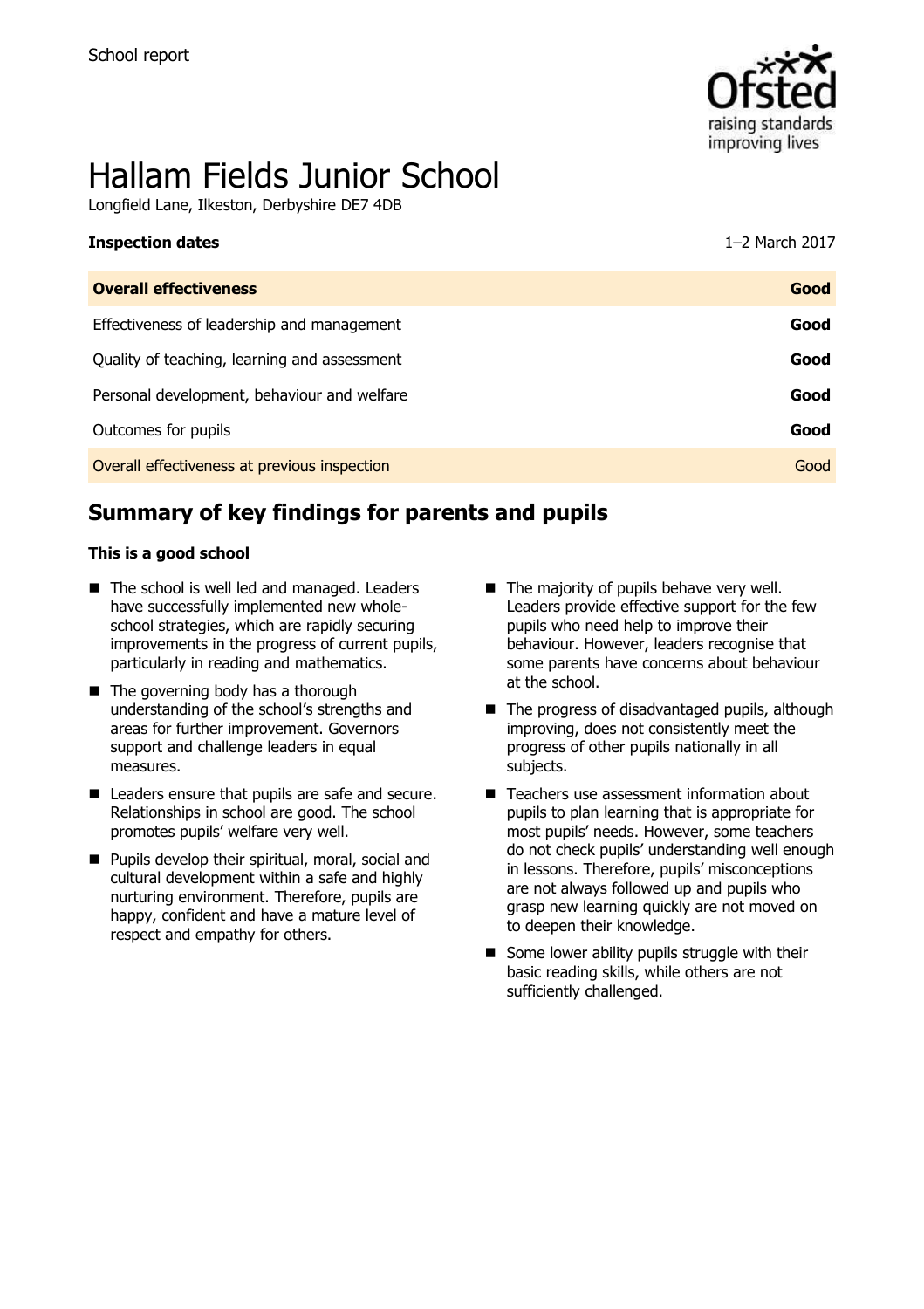

# **Full report**

#### **What does the school need to do to improve further?**

- Improve the quality of teaching, learning and assessment further by ensuring that pupils' understanding is systematically checked during lessons, so that any misconceptions are promptly addressed and pupils' learning can be moved on quickly.
- $\blacksquare$  Improve pupils' outcomes by ensuring that:
	- disadvantaged pupils' progress continues to improve in line with national expectations, and more disadvantaged pupils reach the higher standards in reading, writing and mathematics at the end of Year 6
	- lower ability pupils' reading is checked regularly, so that their reading books provide appropriate challenge and they can be given additional support when needed.
- **IMPROVE the effectiveness of leadership and management by:** 
	- ensuring that leaders' good work to support pupils' positive behaviour is better communicated to parents.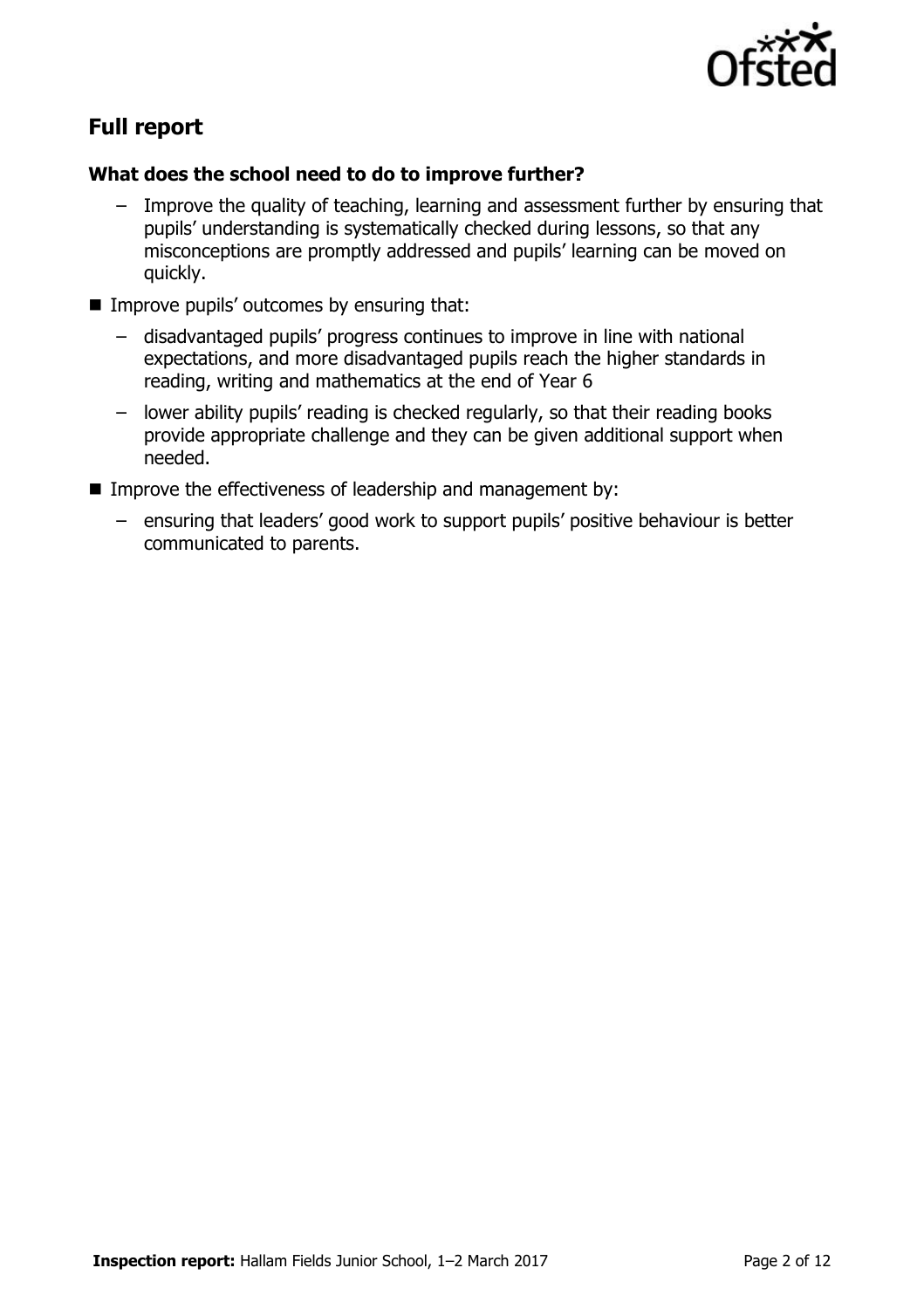

# **Inspection judgements**

#### **Effectiveness of leadership and management Good**

- The school is ably led by the headteacher. The appointment of two assistant headteachers in the last few years has further strengthened leadership capacity. Senior leaders know the school extremely well. Therefore, they have an accurate understanding of where improvements are needed. This has enabled them to put in place an appropriate action plan to bring about rapid improvement in pupils' reading and mathematical skills. The school's current assessment information, and evidence seen during the inspection, demonstrate that current pupils' progress across all year groups is improving.
- There have been lots of staff changes since the last inspection. Leaders have been successful in ensuring that the quality of teaching remains consistently good across the school. Leaders have achieved this by making their high expectations clear and providing high-quality support and professional development for all staff.
- Leaders have ensured that the school's motto, 'growing together, learning together, achieving together', is reflected in the culture and ethos they have created at the school. All staff share leaders' determination to continually drive forward the improvements that have been introduced.
- The curriculum provides good opportunities for pupils to gain experiences that broaden their horizons through interesting topics and special curriculum focus days. All pupils study French and benefit from the well-resourced ICT suite. Pupils' literacy and numeracy skills are reinforced across different subjects. They enjoy a range of artistic, sporting and academic activities, which increases their enjoyment and enthusiasm for learning. Leaders arrange for local artists to come into school and work with pupils to create large works of art. These sculptures and mosaics are displayed prominently around the school and enhance the learning environment for pupils.
- Pupils' spiritual, moral, social and cultural development is a key priority and is interwoven into all aspects of school life. Pupils learn about a range of faiths and cultures different from their own through trips, visits and assemblies. Consequently, pupils have a mature level of respect and empathy for others and are very well prepared for life in modern Britain.
- Leaders have ensured that pupils have plenty of meaningful opportunities to apply and understand fundamental British values. For example, one Year 4 pupil explained how they had acted out an incident with police and suspects. This had helped him to have a better understanding of the consequences of actions within the law.
- Senior leaders promote equality of opportunity and tackle discrimination well. The achievement of different groups of pupils is checked regularly, and targeted support is provided to diminish differences in pupils' progress. The pupil premium funding is used and monitored to support disadvantaged pupils with their mathematical and literacy skills. Leaders rightly acknowledge that the progress of disadvantaged pupils remains a whole-school priority to ensure that it consistently meets national expectations.
- Leaders use the primary school physical education and sport premium funding effectively to make a positive difference to pupils' health and well-being.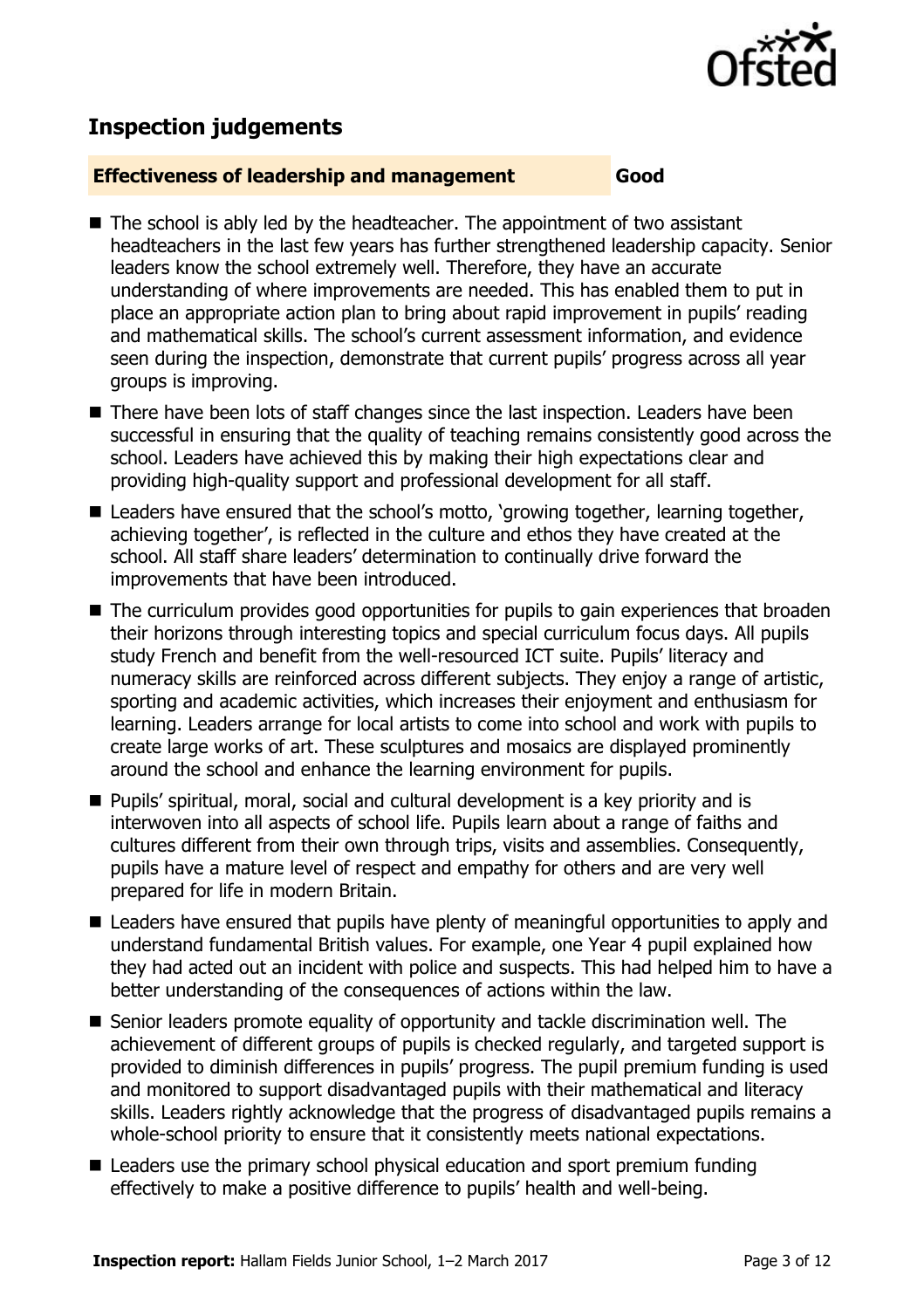

Pupils are keen competitors who love to take part in local competitions. Almost all pupils participate regularly in sporting opportunities. Pupils also appreciate the wide range of extra-curricular clubs provided for them.

- Leaders ensure that pupils who have special educational needs and/or disabilities receive high levels of care and support. Leaders take effective action to ensure that any barriers to learning are addressed swiftly and pupils are not held back in any way. As a result, pupils who have special educational needs and/or disabilities make good progress.
- The majority of parents would recommend the school to others. The headteacher and staff are held in high regard. Both parents and pupils comment on how approachable and accessible senior leaders and teachers are. The home-school journals encourage regular dialogue between parents and the school. Leaders also run events for parents to help them support their children's learning at home.
- A few parents, who responded to the Ofsted free text service, expressed concerns about the behaviour of some pupils at the school. Leaders have planned future events to explain the school's new behaviour strategies to parents.

#### **Governance of the school**

- The governing body is committed to continued improvement. Governors provide an appropriate balance of challenge and support to leaders; they are regular visitors to school. They celebrate the strengths of the school and know what the school needs to do to improve.
- Governors manage the school budget carefully. They ensure that funds are used effectively to support disadvantaged pupils, as well as improve the quality of provision for sport and physical education. They acknowledge that the progress of disadvantaged pupils has been variable but is improving, and that more disadvantaged pupils need to reach the higher standards in all subjects at the end of key stage 2.
- Governors access training regularly to help them fulfil their responsibilities with rigour. For example, they have recently received training in helping to keep pupils safe from radicalisation and extremism.
- Systems for managing the performance of staff, including the headteacher, are rigorous. Governors check that targets have been met and that self-evaluation, school development planning and objectives for staff are linked to ensure that they result in further improvement.

#### **Safeguarding**

- The arrangements for safeguarding are effective.
- All statutory requirements are met. Senior leaders and governors have established a culture of high vigilance. All staff receive regular training to enable them to be rigorous in their safeguarding duties. Records of any concern about pupils are meticulous because leaders know that keeping pupils safe is of central importance. Leaders provide effective early help to pupils and their families to prevent problems from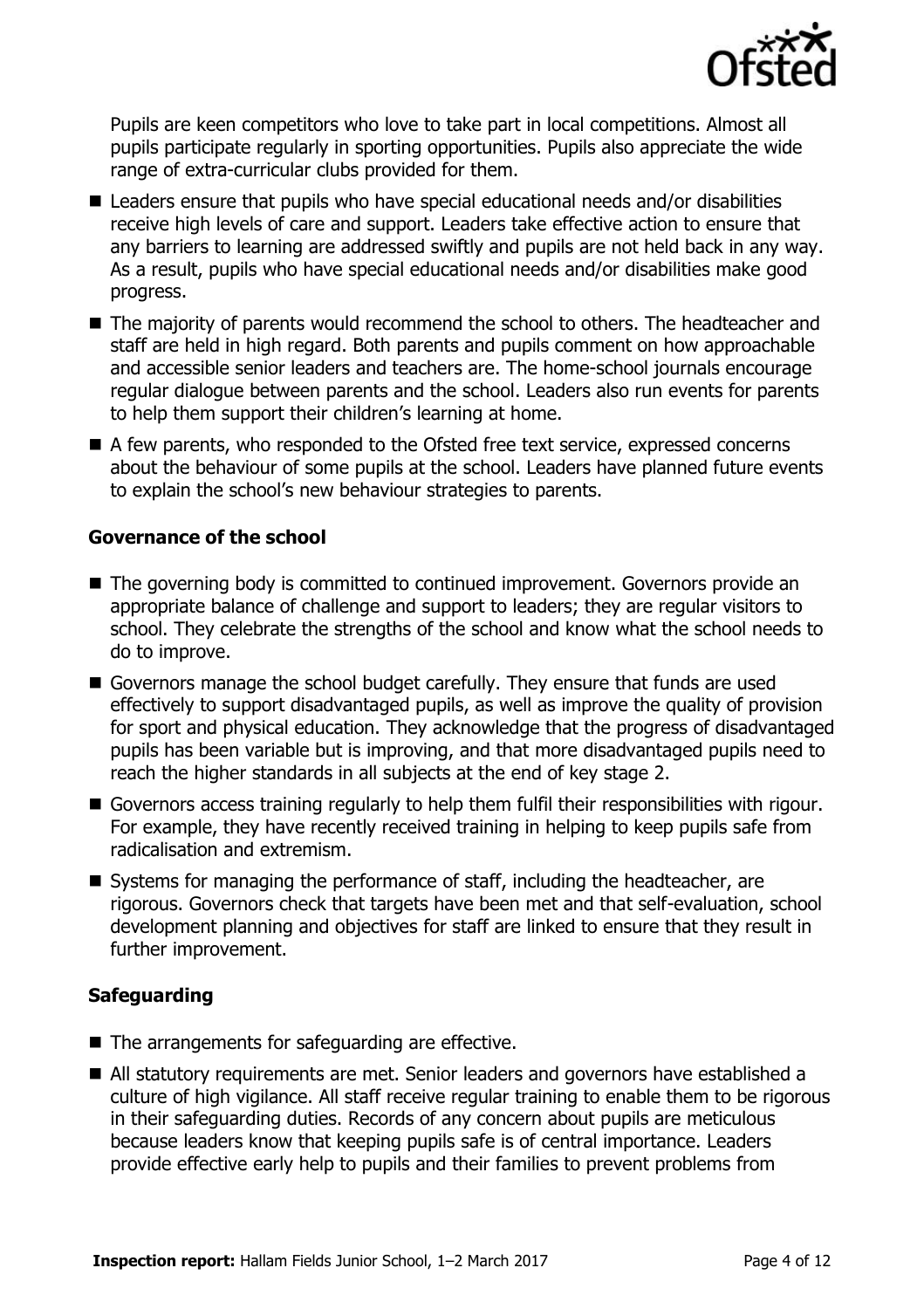

escalating. Leaders liaise effectively with external agencies to ensure that action is taken promptly when any concerns are raised.

■ Leaders and the governing body complete annual audits to check that safeguarding arrangements continue to be robust.

#### **Quality of teaching, learning and assessment Good**

- Teachers have high expectations for what pupils can achieve. Teachers and pupils have positive relationships, and pupils willingly follow teacher's instructions in lessons. Teachers plan lessons which hold pupils' interest and capture their imagination. As a result, pupils enjoy learning and make good progress.
- Leaders rightly identified mathematics as a whole-school priority, and have taken effective action to address this. All staff have had training on the new mathematics curriculum. Pupils have lots of well-planned and meaningful opportunities to apply their mathematical knowledge and practise their problem-solving and reasoning skills. Their resilience and confidence has grown as a result. The most able pupils are given appropriate challenge to make the rapid progress of which they are capable. For example, Year 3 pupils moved on from using simple place value to solving complex problems using division. The most able disadvantaged pupils have been given additional support in mathematics. School records show that they have made accelerated progress as a result.
- Teachers have secure subject knowledge, particularly in grammar, and this is helping pupils to make good progress in their writing across the school. Pupils' books show that they write regularly in lots of different styles, using appropriate grammatical features and a wide range of vocabulary. Pupils further develop their writing skills through topic work. For example, Year 5 pupils learned about water cycles in geography and then successfully wrote an explanation text. Pupils' attainment and progress in writing have improved significantly over the last few years.
- Teachers use questioning effectively to deepen pupils' knowledge and understanding. For example, when looking at different texts, teachers encourage pupils to explore different meanings through methods such as visualisation and inference.
- Leaders' work to promote pupils' reading has been highly successful. Pupils enjoy reading for pleasure and to find information to help them with their work. Leaders have ensured that there are lots of inviting displays informing pupils about new books and authors, in addition to a well-resourced library. A display in the school reception entitled, 'our dads take reading very seriously at this school', shows photographs of pupils' dads reading in unusual places. Pupils who spoke with inspectors could all name their favourite book and said they enjoyed reading and recommending books to their friends. Leaders have recently introduced rewards for pupils who read at least five times a week. This has resulted in a dramatic increase in pupils' uptake in reading. Inspectors saw pupils thoroughly enjoying World Book Day, dressed as their favourite characters, engrossed in activities which celebrated the love of reading.
- Some lower-ability pupils struggle to apply phonics skills when reading independently. Other pupils have books that are too easy for them, therefore they are not challenged and do not make sufficient progress.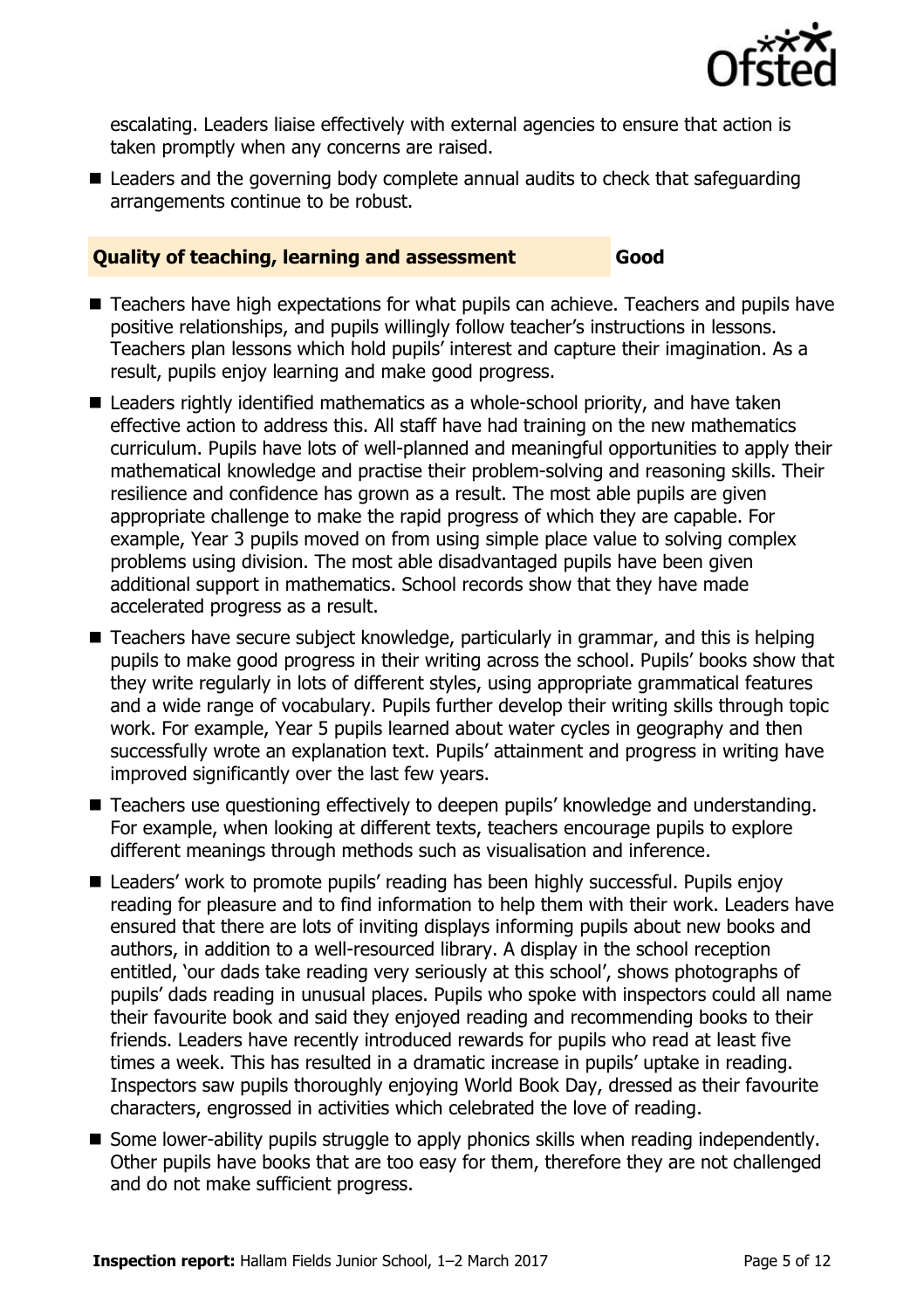

- Classrooms are attractive; displays celebrate pupils' work and provide them with helpful prompts and examples of how to make their work better. Pupils also benefit from outdoor learning experiences through the school's work as a Forest School.
- Teaching assistants are well trained and deployed. They work closely with class teachers and, as a result, have a positive impact on pupils' progress.
- **Pupils receive regular homework, which helps to improve their basic skills. Pupils are** also encouraged to complete topic homework in a format of their choice. This helps them to apply their skills independently and so extend their learning.
- Occasionally, teachers do not always identify pupils' misconceptions in lessons or recognise when pupils have grasped new learning quickly, and therefore could be moved on to greater challenge. As a result, pupils' progress is sometimes hampered.

#### **Personal development, behaviour and welfare Good**

#### **Personal development and welfare**

- The school's work to promote pupils' personal development and welfare is good.
- $\blacksquare$  Leaders have ensured that the curriculum develops each pupil academically, emotionally and socially. Pupils are welcoming and confident when speaking to adults. When asked, pupils can explain what they are learning because adults make the purpose of learning clear to pupils.
- Pupils' spiritual, moral, social and cultural development is promoted well. Values, such as respect, friendship and equality, are reinforced regularly in lessons and assemblies. As a result, pupils have a strong sense of right and wrong. They know they should treat others as they wish to be treated themselves, and they have a mature level of respect and empathy for others. Pupils enjoy taking responsibility, for example on the school council, as volunteers and as eco warriors. Pupils also write for the local newspaper and have links with Gambia, where the school sponsors a child. This is helping pupils to understand how to be good citizens and preparing them well for life in modern Britain.
- **Pupils feel safe in school. They have a good understanding of how to keep themselves** safe in a variety of situations, including when using the internet. Pupils who spoke with inspectors said that, although there is occasional name calling from a minority of pupils, any bullying is very rare. Pupils have complete confidence in their teachers to deal with any concerns.
- The school provides good care and support for vulnerable pupils, for example through the nurture group and using the school's sensory room. Leaders ensure that this support is personalised for each pupil, and carefully monitor the impact that it has on pupils' well-being. The headteacher is passionate about providing an inclusive learning environment and supporting pupils to remove any barriers to their learning.
- **Pupils are taught effectively about healthy eating. They enjoy maintaining the school** garden, where they learn to grow their own food for the school canteen and to sell to parents.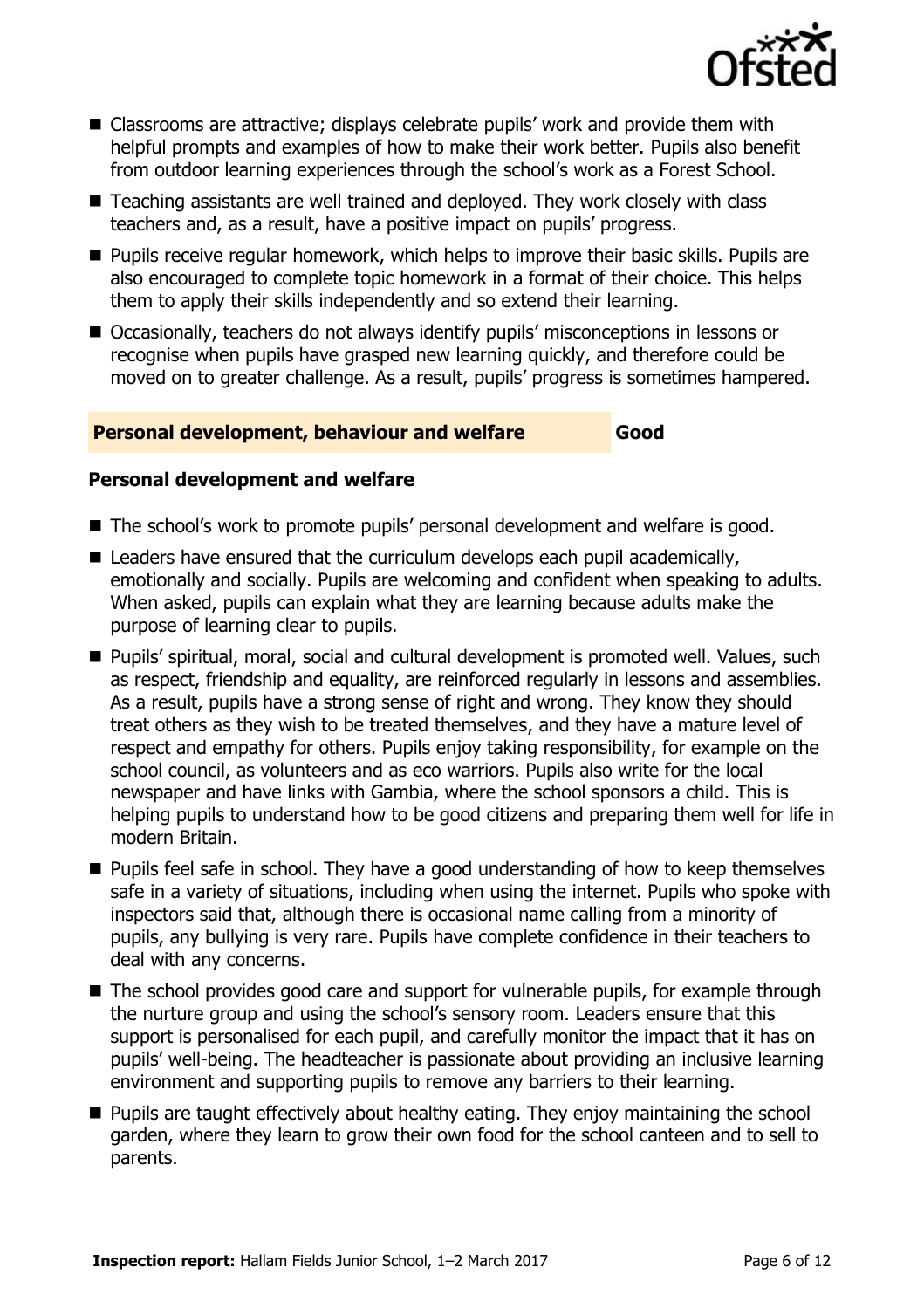

### **Behaviour**

- The behaviour of pupils is good.
- The vast majority of pupils are keen to learn. They told inspectors that they love coming to school because learning is fun.
- **Pupils behave well in lessons and around the school. They enjoy the activities and** space provided for them outside at lunchtime, and play happily together.
- **Pupils are proud of their school, and this is reflected in their work, which is neat, tidy** and well presented. The school site is clean, litter free and welcoming.
- A few parents who responded to Ofsted's free text service expressed concerns about some pupils' behaviour at school. School records show that the school's effective actions mean that any incidents of poor behaviour are not repeated. Leaders have recently implemented a new behaviour strategy, designed to provide the minority of pupils who need it with additional strategies to improve their emotional well-being and learning. Leaders have plans to share this new approach with parents.
- Overall, pupils' attendance is consistently high. However, some disadvantaged pupils are absent from school more than other pupils. Senior leaders are quick to step in and provide help and support for pupils and their families to ensure that their attendance improves.

### **Outcomes for pupils Good**

- Leaders have taken effective action to improve pupils' outcomes in reading and mathematics, which declined in 2016. The school's assessment records show substantial improvement in pupils' rates of progress this year. Leaders predict that, across all year groups, most pupils will now make at least the progress they should in reading, writing and mathematics because of improved teaching. Evidence seen during the inspection and in pupils' books supports this.
- **Pupils achieved above the national average at both the expected and higher standard** in spelling, punctuation and grammar in 2016. Pupils' progress in writing was in line with national expectations in writing in 2016.
- The outcomes of disadvantaged pupils have been variable over the past few vears. Although their attainment has sometimes been below the national average in some subjects, they have made good progress from often low starting points. At times, disadvantaged pupils' progress has exceeded that of other pupils nationally. However, the progress of disadvantaged pupils was disappointingly low in mathematics in 2016.
- Leaders carefully review and monitor the impact of the pupil premium funding, and do not continue with interventions if they are not working. Leaders have used some of the additional funding this year to improve disadvantaged pupils' progress in mathematics. School tracking and monitoring information shows that current disadvantaged pupils, who have received this additional support, have made accelerated progress in mathematics. However, senior leaders know that the progress of disadvantaged pupils needs to continue to remain a whole-school focus so that it consistently meets national expectations, particularly at the higher standard in all subjects.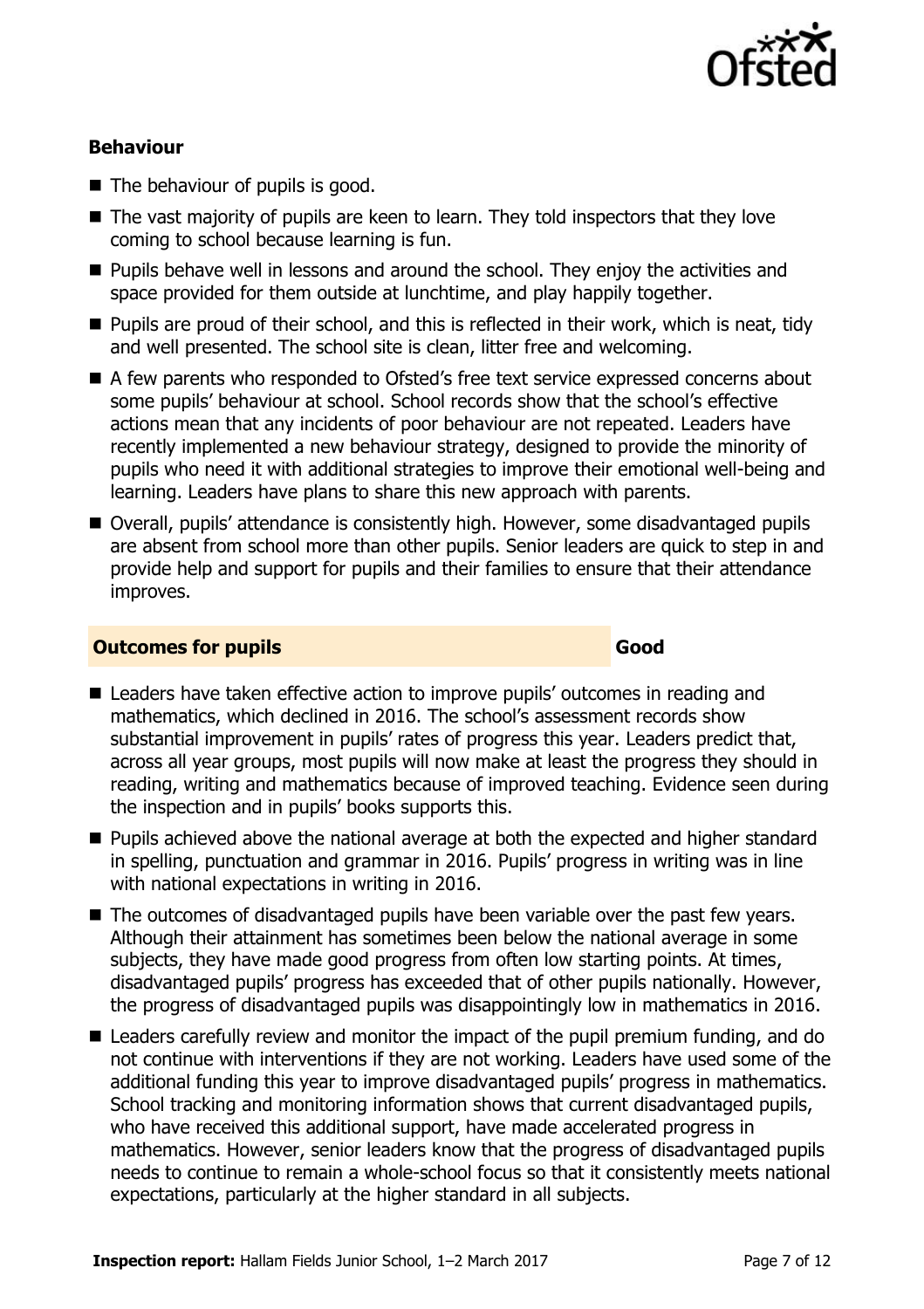

■ Pupils who have special educational needs and/or disabilities receive exceptionally good-quality care and support. A close eye is kept on individual pupils. The special educational needs coordinator (SENCO) engages effectively with external agencies to secure specialised support as necessary. This high level of support leads to successful outcomes for these pupils, and consequently most achieve well.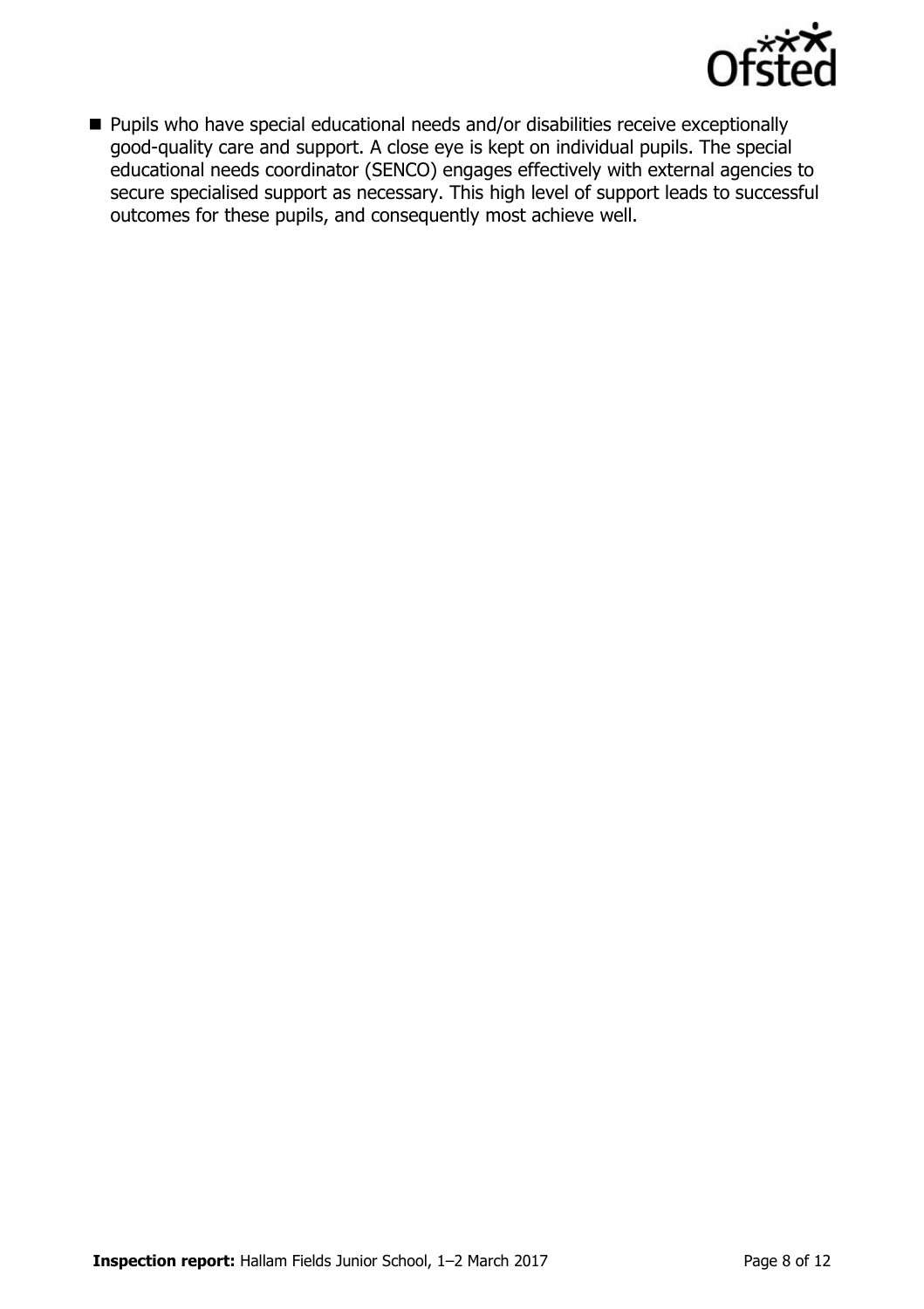

# **School details**

| Unique reference number | 112572     |
|-------------------------|------------|
| Local authority         | Derbyshire |
| Inspection number       | 10023284   |

This inspection was carried out under section 8 of the Education Act 2005. The inspection was also deemed a section 5 inspection under the same Act.

| Type of school                      | <b>Junior</b>                            |
|-------------------------------------|------------------------------------------|
| School category                     | Community                                |
| Age range of pupils                 | 7 to 11                                  |
| Gender of pupils                    | Mixed                                    |
| Number of pupils on the school roll | 241                                      |
| Appropriate authority               | The governing body                       |
| Chair                               | Charlotte Naylor and Sarah Taylor        |
| <b>Headteacher</b>                  | David Brown                              |
| Telephone number                    | 01159 322 568                            |
| Website                             | www.hallamfields.derbyshire.sch.uk       |
| Email address                       | enquiries@hallamfields.derbyshire.sch.uk |
| Date of previous inspection         | 27-28 June 2013                          |

#### **Information about this school**

- The school is smaller than the average-sized junior school.
- Since the last inspection, the school's senior leadership team and governing body have been restructured. Two new assistant headteachers have been appointed. The previous chair of governors has taken on the role of vice chair, and two governors now share the role of chair of governors. There have been a number of new staff appointments, including the appointment of five newly qualified teachers over the past two years.
- The majority of pupils are from White British backgrounds. The proportion of pupils from minority ethnic groups and those who speak English as an additional language are below average.
- The proportion of pupils who have special educational needs and/or disabilities is in line with the national average.
- The proportion of pupils who receive additional funding through the pupil premium is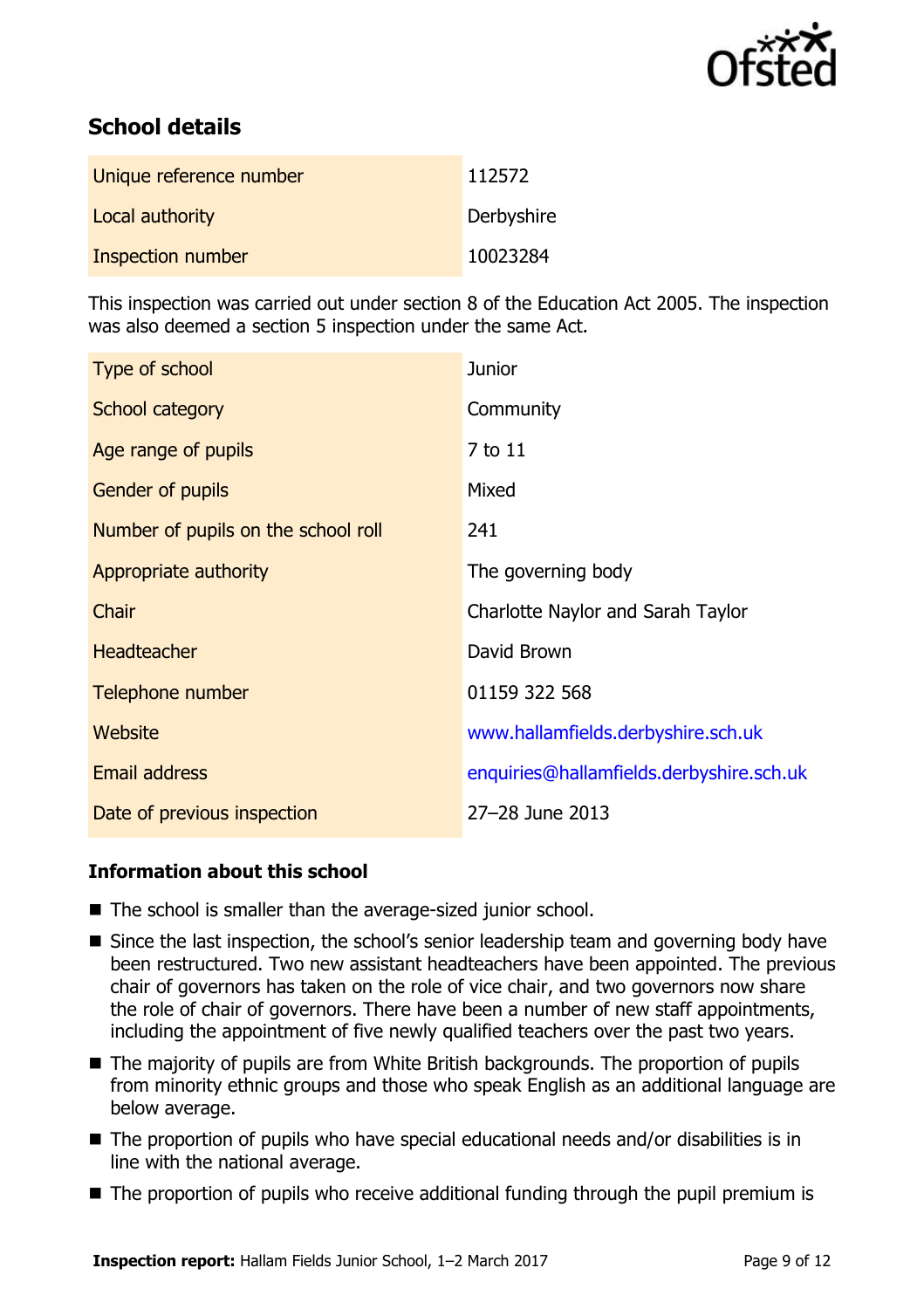

above average.

- The school meets the government's current floor standards, which are the minimum expectations for pupils' attainment and progress in reading, writing and mathematics at the end of Year 6.
- The school meets requirements on the publication of specified information on its website.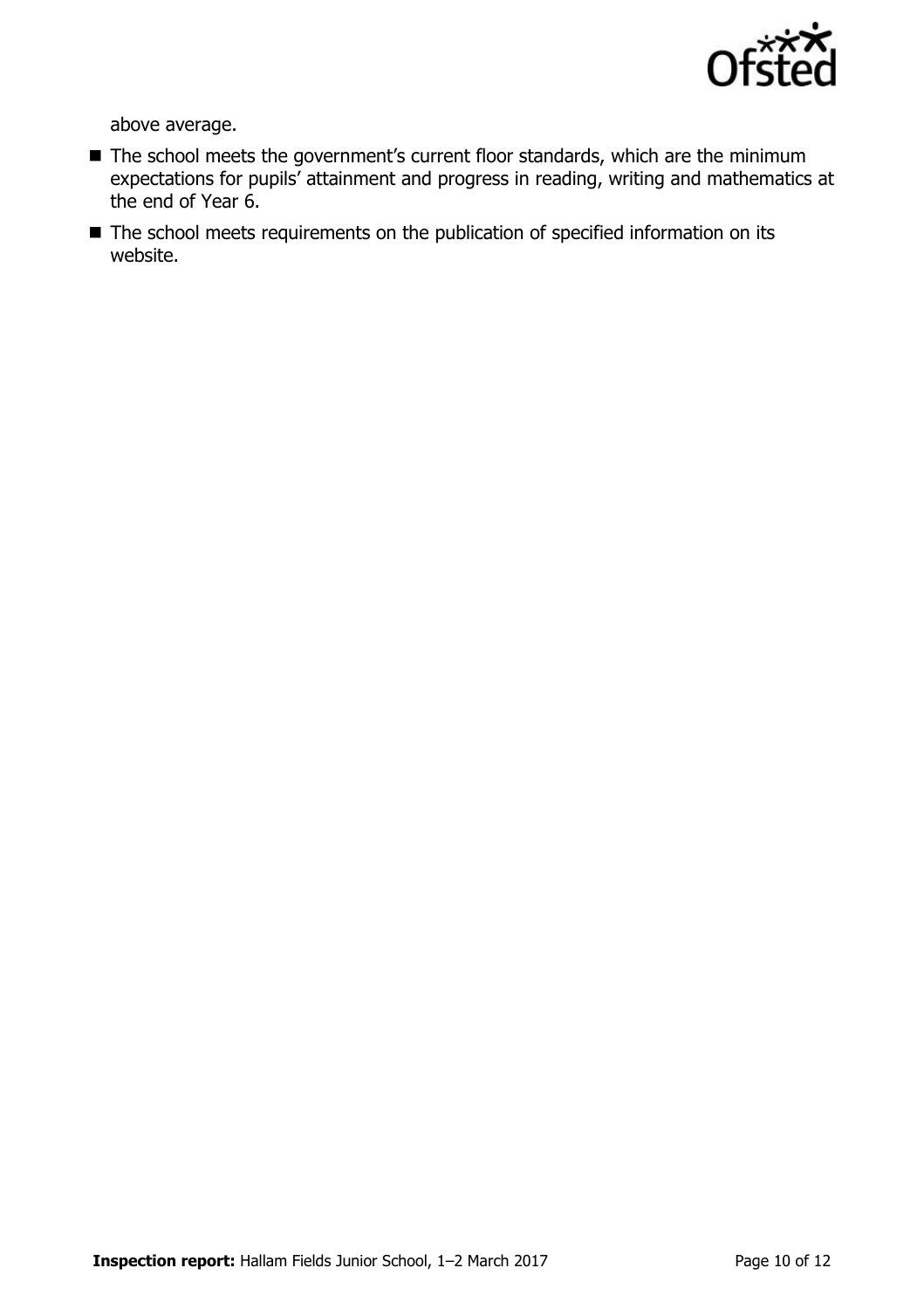

# **Information about this inspection**

- Inspectors observed learning in all classes. All lessons were seen jointly with senior leaders.
- Meetings were held with the headteacher, senior and middle leaders, and representatives from the governing body, including the two chairs and the vice chair of the governing body, and a representative from the local authority.
- Inspectors scrutinised in detail a range of pupils' books from all year groups.
- Inspectors looked at a wide range of the school's documentation which included: leaders' evaluation of the school's work and improvement plans; information on pupils' attainment and progress; behaviour, bullying and attendance records; safeguarding procedures; reviews of the use of the pupil premium and primary physical education and sport premium funding; and minutes of the governing body meetings.
- **Inspectors observed behaviour around the school, including at break and lunchtimes.** They spoke formally to two groups of pupils, and informally with others around the school. One inspector listened to pupils reading.
- There were 60 responses to Parent View for inspectors to view. Inspectors spoke with parents before school, and considered 49 responses from parents to the Ofsted free text service.
- **Inspectors also considered 42 responses to the online pupil questionnaire and 13** responses to the online staff questionnaire.

#### **Inspection team**

| Sally Smith, lead inspector | Her Majesty's Inspector |
|-----------------------------|-------------------------|
| <b>Aileen King</b>          | Ofsted Inspector        |
| <b>Caroline Evans</b>       | Ofsted Inspector        |